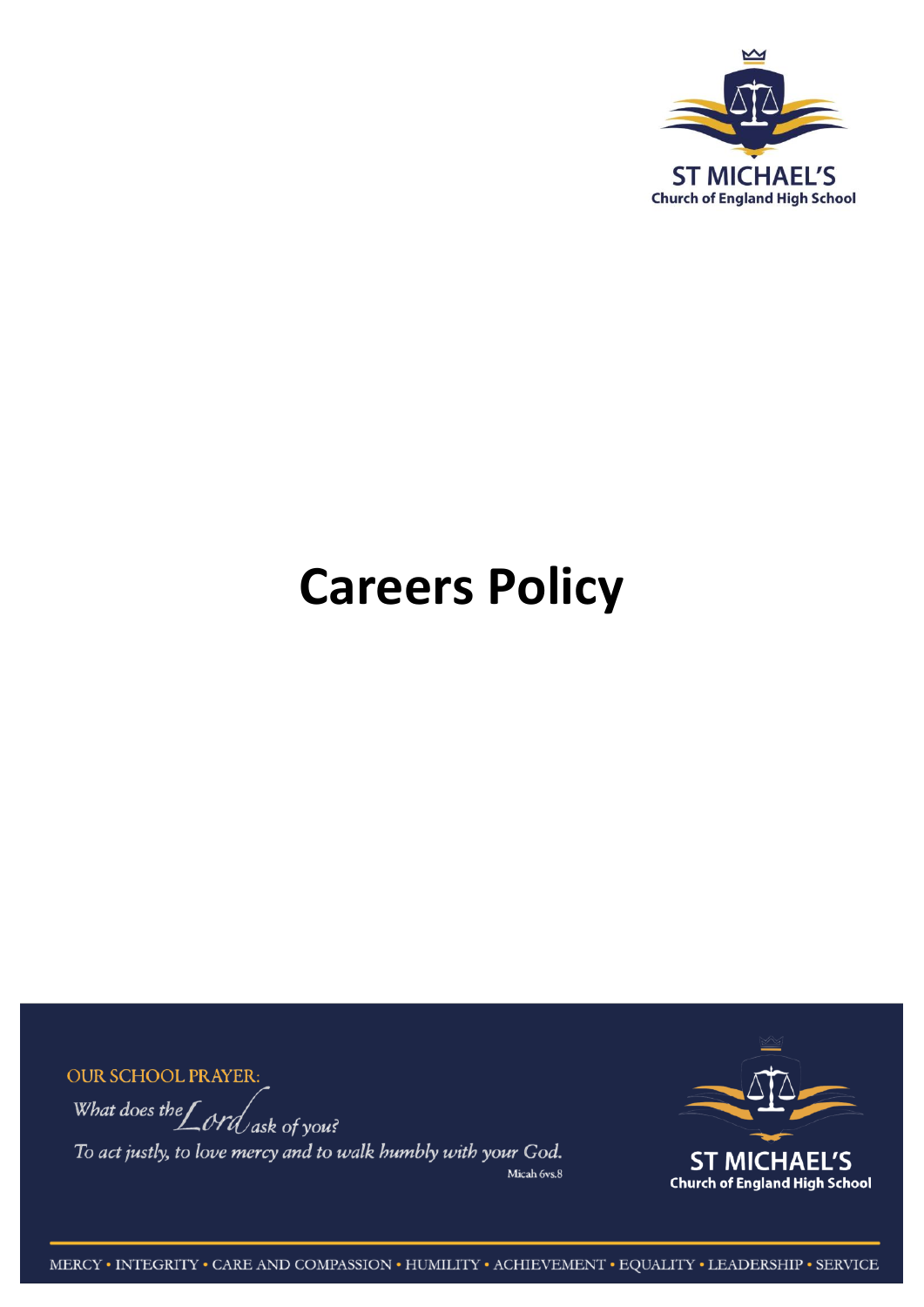# **Contents:**

[Statement of intent](#page-2-0)

- 1. [Legal framework](#page-3-0)
- 2. [Roles and responsibilities](#page-3-1)
- 3. [A stable careers programme](#page-5-0)
- 4. [Labour market information](#page-5-1)
- 5. [Addressing the needs of pupils](#page-6-0)
- 6. [Targeted support](#page-6-1)
- 7. [Pupils with SEND](#page-6-2)
- 8. [Curriculum](#page-7-0)
- 9. [Work experience](#page-8-0)
- 10. [Further education \(FE\)](#page-8-1)
- 11. [Personal guidance](#page-8-2)
- 12. [Information sharing](#page-9-0)
- 13. [Monitoring and review](#page-9-1)

#### **Appendices**

a) [Provider Access Policy Statement](#page-10-0)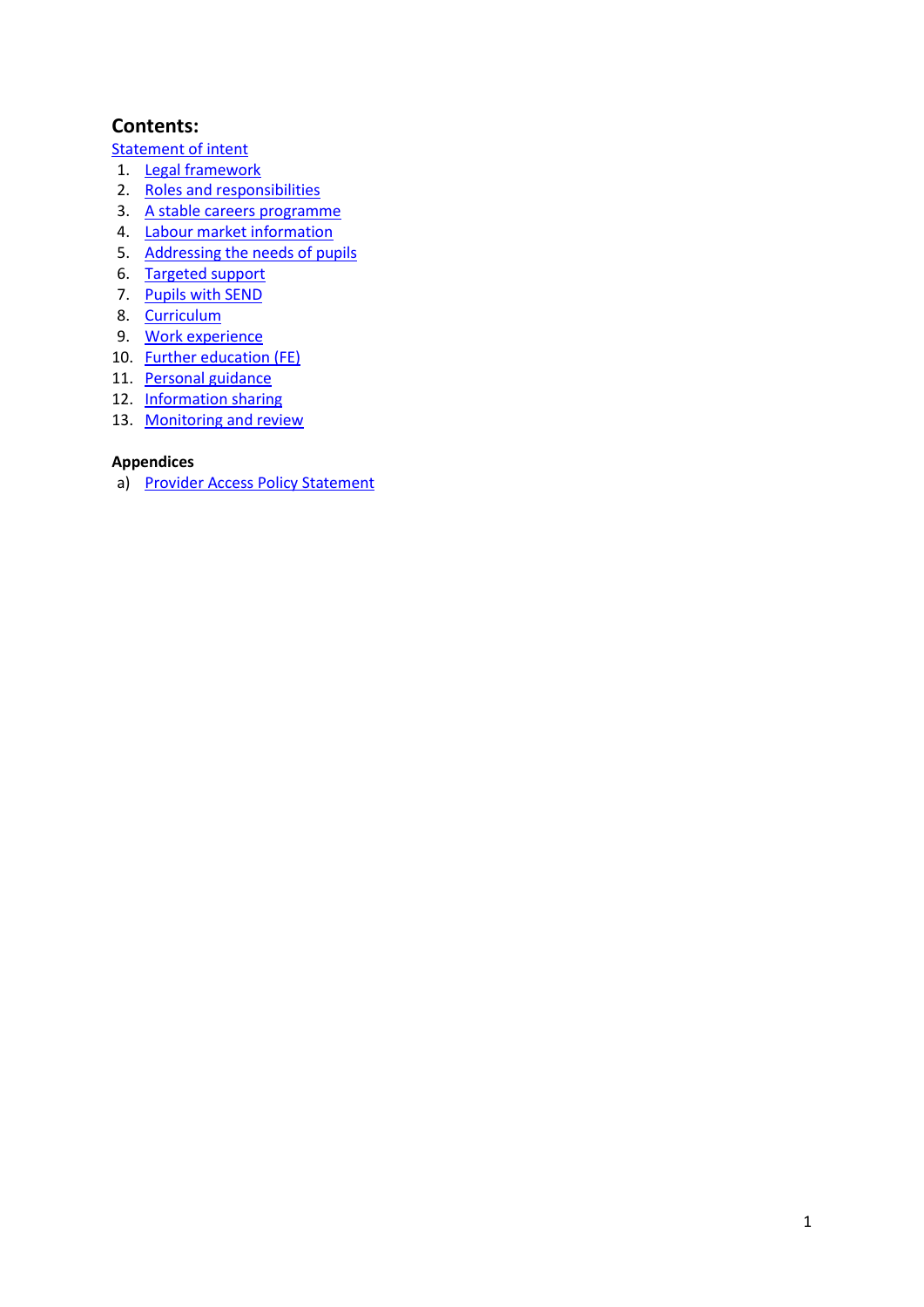# <span id="page-2-0"></span>**Statement of intent**

In our school, our Christian vision shapes all we do. All members of the school community are committed to upholding the St Michael's Church of England Christian values:

- to show love, care and kindness to all in our community
- to value what we have and to share with others
- to enable everyone to achieve their full potential

This policy is underpinned by Sections 42A and 45A of the Education Act 1997, and has due regard to the DfE's statutory guidance, 'Careers guidance and access for education and training providers'. The main aims of careers provision at St Michael's Church of England High School are to:

- prepare pupils for life post-education.
- develop an understanding of different career paths and challenge stereotypes.
- develop an understanding of the differences between school and work.
- inspire pupils to chase and achieve their dreams.
- help pupils to access information on the full range of post-16 education and training opportunities.
- support pupils after leaving school.
- offer targeted support for vulnerable and disadvantaged young people.
- instil a healthy attitude towards work.

Signed by:

Acting Headteacher Date: 09/12/2021 Co-Chair of governors Date: 09/12/2021  $K$  Thernbon Co-Chair of governors Date: 09/12/2021

**Date Agreed** 13th July 2017 Date Reviewed 9<sup>th</sup> December 2021 **Review Date** December 2023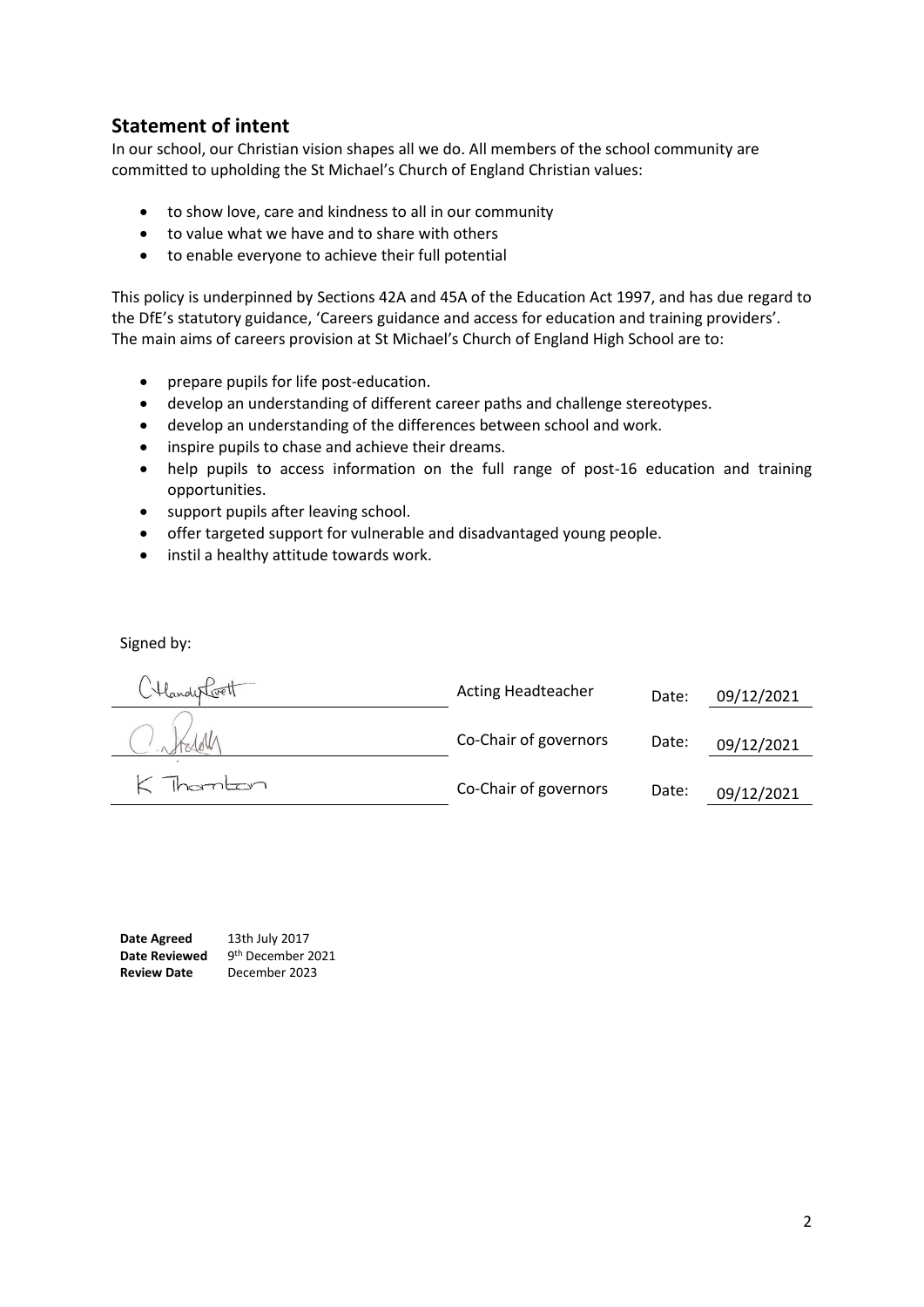# <span id="page-3-0"></span>**1 Legal framework**

- 1.1 This policy has due regard to all relevant legislation and statutory guidance including, but not limited to, the following:
	- Education Act 1997
	- Education and Skills Act 2008
	- Apprenticeships, Skills, Children and Learning Act 2009
	- Equality Act 2010
	- Children and Families Act 2014
	- Technical and Further Education Act 2017
	- The School Information (England) (Amendment) Regulations 2018
	- DfE (2018) 'Careers guidance and access for education and training providers'
- 1.2 This policy operates in conjunction with the following school policies:
	- Complaints Procedures Policy
	- Provider Access Policy Statement
	- Child Protection and Safeguarding Policy
	- School Visitor Policy

#### <span id="page-3-1"></span>**2 Roles and responsibilities**

- 2.1 The governing board is responsible for:
	- ensuring that all registered pupils are provided with independent careers guidance from Year 8 to Year 11
	- ensuring that arrangements are in place to allow a range of education and training providers to access all pupils and inform them about approved technical education qualifications and apprenticeships A policy statement will set out these arrangements
	- ensuring that the independent careers guidance is presented in an impartial manner, showing no bias or favouritism towards a particular institution, education or work option
	- ensuring that the guidance includes information on the range of education or training options, including apprenticeships and technical education routes
	- ensuring this policy does not discriminate on any grounds
	- handling complaints regarding this policy as outlined in the school's Complaints Procedure Policy
	- providing clear advice and guidance to the headteacher on which they can base a strategy for careers education and guidance which meets the school's legal requirements
- 2.2 The careers leader is responsible for:
	- managing the provision of careers information
	- liaising with the headteacher and the careers adviser to implement and maintain effective careers guidance
	- liaising with the PSHE leader and other subject leaders to plan careers education in the curriculum
	- liaising with tutorial managers, mentors, the SENCO and head of sixth form to identify pupils needing guidance
	- establishing, maintaining and developing links with FE colleges, universities, apprenticeship providers and employers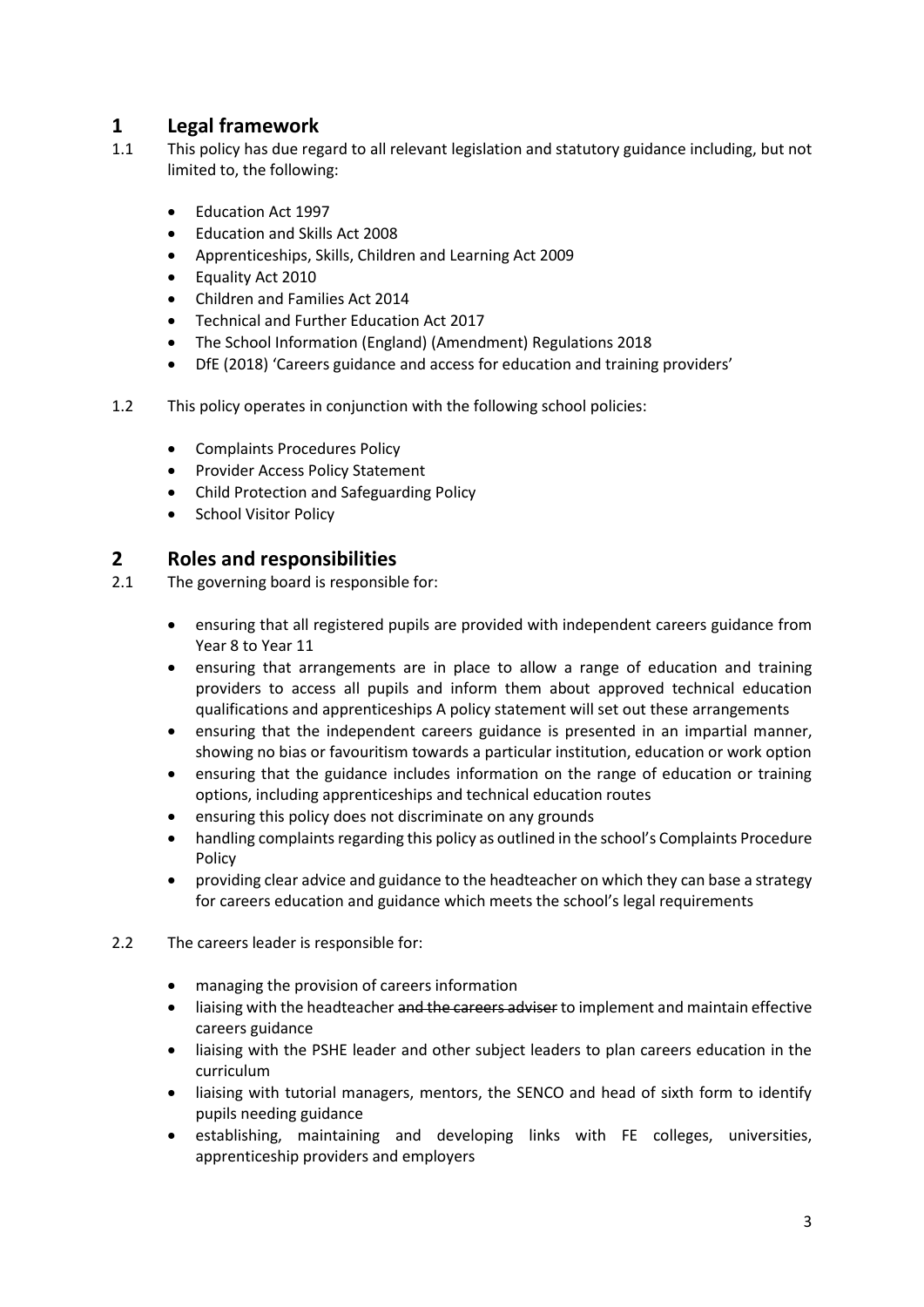- negotiating an annual service level agreement with the LA for support for vulnerable and disadvantaged pupils
- providing pupils with effective careers guidance and supporting social mobility by improving opportunities for all young people
- supporting teachers of careers education and tutors providing initial information and advice
- monitoring teaching and learning in careers education, and the access to and take up of career guidance
- advising senior leadership on policy, strategy and resources for careers education, information, advice and guidance (CEIAG)
- preparing and implementing a development plan for CEIAG
- reviewing and evaluating the programme of CEIAG
- encouraging the training of school staff to promote careers guidance to their pupils
- using the [Gatsby Benchmarks](http://www.gatsby.org.uk/education/focus-areas/good-career-guidance) to improve the school's careers provision and ensure compliance with legal duties, with an ultimate aim to meet all benchmarks
- allowing pupils to have access to providers of technical education, such as colleges, and apprenticeships to ensure every pupil is well-informed about their future options at every stage
- using th[e Compass tool](https://www.careersandenterprise.co.uk/schools-colleges/about-compass) for self-evaluating the careers provision the school offers
- publishing details of the school's careers programme and a policy statement on provider access on its website
- engaging with the designated teacher for LAC and previously LAC to ensure they know which pupils are in care/are care leavers, to understand their additional support needs and to ensure that any personal education plans can inform careers advice
- working closely with the SENCO and other staff to identify the guidance needs of all pupils with SEND and implement personalised support
- ensuring that pupils with SEND understand their different career pathways, and enabling them to gain the skills, knowledge and experience they require to achieve their career goals
- providing a thorough, personalised career service throughout the school.
- staying up-to-date with relevant CPD and developments in the CEIAG sector.
- producing careers information and guidance through online and hard copy literature, and visual displays in school.
- organising workshops for pupils and actively promoting the careers service in-house at open evenings, presentation days, assemblies and parents' evenings.
- developing incentives and initiatives which actively encourage pupils to sign up to the school's career service.
- attending regular meetings with the careers leader to discuss the school's career plan.
- providing an open-door service for pupils once a week to drop in and discuss their options.
- arranging meetings and follow-up appointments with pupils who are interested in the careers service.
- offering services to past pupils for up to a year after their departure from compulsory education.
- coordinating with the designated teacher for LAC and previously LAC to work with the relevant virtual school head (VSH) to ensure a joined-up approach to identifying and supporting career ambitions is achieved.
- 2.3 Teaching staff are responsible for:
	- ensuring careers education is planned into their lessons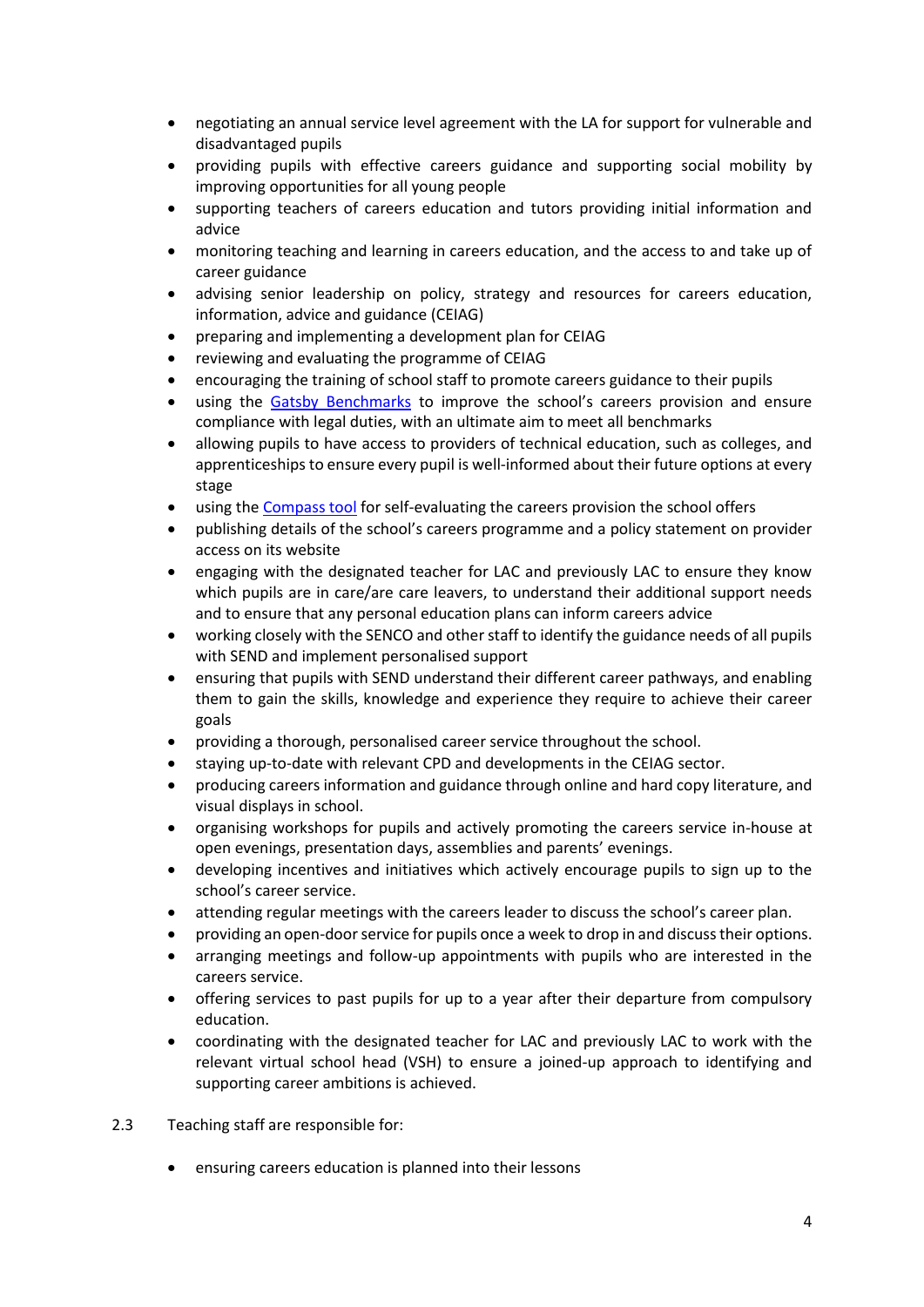- attending any relevant CPD or training to ensure they are up-to-date with the school's careers plan
- promoting careers guidance in the classroom through visual aids
- creating a learning environment that allows and encourages pupils to tackle real life challenges, manage risks and develop skills that can be applied to the workplace

#### <span id="page-5-0"></span>**3 A stable careers programme**

- 3.1 The school will have its own careers programme in place which meets the requirements of the eight Gatsby Benchmarks. The programme will be reviewed termly against the benchmarks to ensure it remains on target.
- 3.2 Details of the school's careers plan will be published on the school website inviting pupils, parents, teachers, governors and employers to provide feedback.
- 3.3 A careers leader will be appointed to ensure the leadership and coordination of a highquality careers programme. The careers leader is recruited alongside the suggested requirements to ensure the role is correctly fulfilled. The name and contact details of the careers leader will be published on the school website.
- 3.4 The headteacher will work with enterprise coordinators to build careers and employer engagement plans to broaden the range of guidance that pupils have access to.
- 3.5 The school will work towards the [Quality in Careers Standard](http://www.qualityincareers.org.uk/) to support the development of their careers programme, ensuring the programme is reviewed termly to ensure it is in line with the required standards.

#### <span id="page-5-1"></span>**4 Labour market information**

- 4.1 The school will ensure every pupil, and their parents, has access to good-quality information about future study options and labour market opportunities. Pupils and their parents will be referred to the National Careers Service which offers information and professional advice via a website, helpline and web chat.
- 4.2 The school will ensure pupils and their parents understand the value of finding out about the labour market, and support them in accessing this information. Pupils and their parents will be provided with information on the benefits of understanding the labour market, including the salaries and promotion opportunities for different jobs, and the volume and location of vacancies across different sectors.
- 4.3 The school will ensure that all pupils, by the age of 14, have accessed and used information about career paths and the labour market to inform their decisions on study options. Pupils will be provided with the necessary links and information that will enable them to access this. Access will be monitored to review whether pupils are making the most of the service, and if not, what can be done to ensure they do.
- 4.4 The school will make use of local enterprise partnerships to provide pupils with presentations and workshops on the local labour market and employer expectations. The information provided through the partnership will be used to shape career guidance and workshops in schools.
- 4.5 To support social mobility, the school will work to raise pupils' aspirations and tackle stereotypical assumptions. Interventions will be used to tackle gender stereotypes;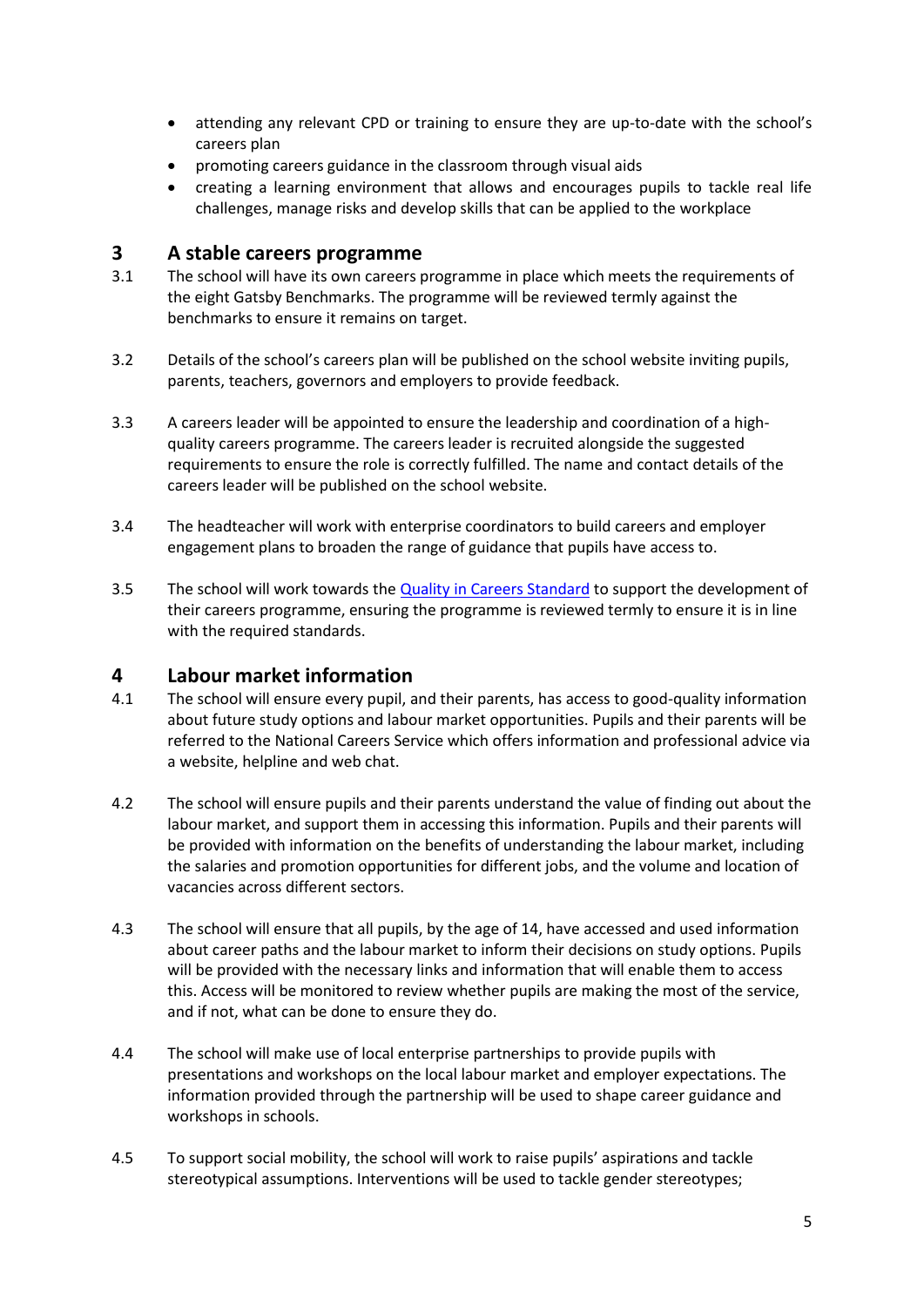arrangements will be made for pupils to talk to employees who work in non-stereotypical jobs to raise awareness of the range of careers that STEM qualifications lead to.

# <span id="page-6-0"></span>**5 Addressing the needs of pupils**

- 5.1 The school's careers programme will aim to raise the aspirations of all pupils whilst being tailored to individual needs. The programme will inform pupils of the range of opportunities available to them, encouraging them to aim higher and make choices relevant to what they feel they can achieve.
- 5.2 All forms of stereotyping will be prohibited in the careers advice and guidance that is provided, to ensure pupils from all backgrounds, gender and diversity groups, and those with SEND, can consider the widest possible range of careers.
- 5.3 Comprehensive and accurate records will be kept to support the career development of pupils. These will be stored securely in the careers office. Access will be allowed to this information, should a pupil or their parent request it.
- 5.4 Destinations data will be retained by the school for at least three years. This data, e.g. the percentage of pupils attending sixth form in the following term, will be published on the school's website alongside the school's careers programme.
- 5.5 The school will collect and analyse destinations data to assess how well the careers programme is countering stereotypes and raising aspirations. The data will be reviewed by the headteacher and careers leader on a termly basis who can then base further development of the school's career guidance plan on the results and areas of success or failure.

# <span id="page-6-1"></span>**6 Targeted support**<br>**6.1** The school will work wi

- The school will work with the LA to identify pupils who are in need of targeted support or those who are at risk of not participating in post-16 pathways. Agreements will be made over how these pupils can be referred for support drawn from a range of education and training support services available locally.
- 6.2 The school will ensure that pupils understand the programmes available to support them and the financial costs associated with staying in post-16 FE. To support pupils who are likely to need support with post-16 participation costs, such as those with SEND, the school will work with the LA and local post-16 education or training providers to share pupil data and ensure these pupils receive such support.
- 6.3 Pupils will be made aware of the 16-19 Bursary Fund, which has been devised to support those individuals with a financial hardship. They will be advised of how to access this funding and who they should speak to in order to find out more information.

# <span id="page-6-2"></span>**7 Pupils with SEND**

- 7.1 The school will ensure that careers guidance is differentiated, if appropriate, and based on high aspirations and a personalised approach. The SEND local offer will be utilised; annual reviews for a pupil's EHC plan will be informed by good careers guidance.
- 7.2 The careers leader will work closely with the SENCO and other staff to support pupils with understanding different career pathways and how to develop the necessary skills,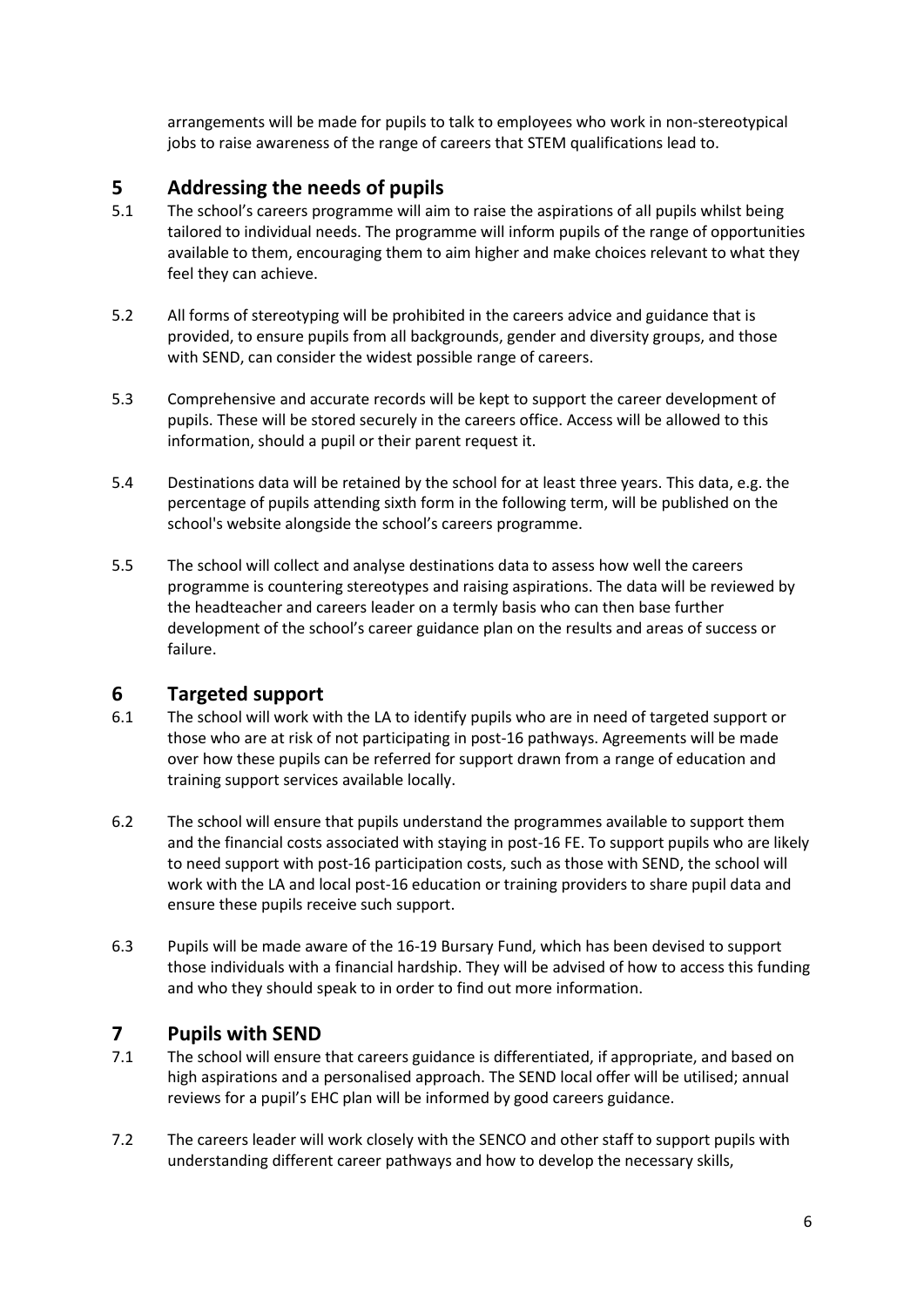knowledge, experience and qualifications to succeed and fulfil their potential. The school will work with families of pupils to help them understand what career options are available.

- 7.3 Surveys will be conducted to find out individual pupils' aspirations. The results of the surveys will create careers guidance and experience that will be tailored to pupils needs based on their own aspirations and abilities.
- 7.4 Careers guidance will take account of the full range of relevant education, training and employment opportunities. It will inform pupils about the ways employees with SEND are supported in the workplace, and how jobs can be adapted to fit a person's abilities. Guidance will focus on a pupil's career aspirations and the post-16 options which are most likely to give the pupil a pathway into employment or HE.
- 7.5 The school will build partnerships with businesses and other employers, employment services, and disability and other voluntary organisations. Pupils will be prepared for encounters with employers and provided with any special support that will allow them to benefit fully from the experience.
- 7.6 Pupils with SEND will have the opportunity to hear from adults with disabilities who have succeeded in their careers as part of the school's successful careers strategy.
- 7.7 When arranging work experience for pupils, the school will work with the employer to determine any additional support that will be needed during the work placement.

#### <span id="page-7-0"></span>**8 Curriculum**

- 8.1 The school will work to encompass careers education and guidance into subjects across the curriculum. All teachers will be asked to support the career development of young people in their role and through their subject teaching.
- 8.2 Pupils are expected to study the core academic subjects at GCSE, including English, maths, science, history, geography and a language. Pupils will be informed that if they do not achieve a grade 4 or higher in GCSE maths and English by the end of KS4, they will be required to continue working towards this aim as part of their 16-19 study programme.
- 8.3 The school will engage with local employers, businesses and professional networks, inviting visiting speakers, particularly alumni with whom pupils can relate to. Every pupil will be exposed to the world of work by the age of 14.
- 8.4 Every year, from the age of 11, pupils will participate in at least one meaningful encounter with an employer; at least one of these encounters will be with a STEM employer or workplace. These encounters will include:
	- careers events such as careers talks, careers carousels and careers fairs
	- transitions skills workshops such as cv workshops and mock interviews
	- mentoring and e-mentoring
	- employer delivered employability workshops
	- business games and enterprise competitions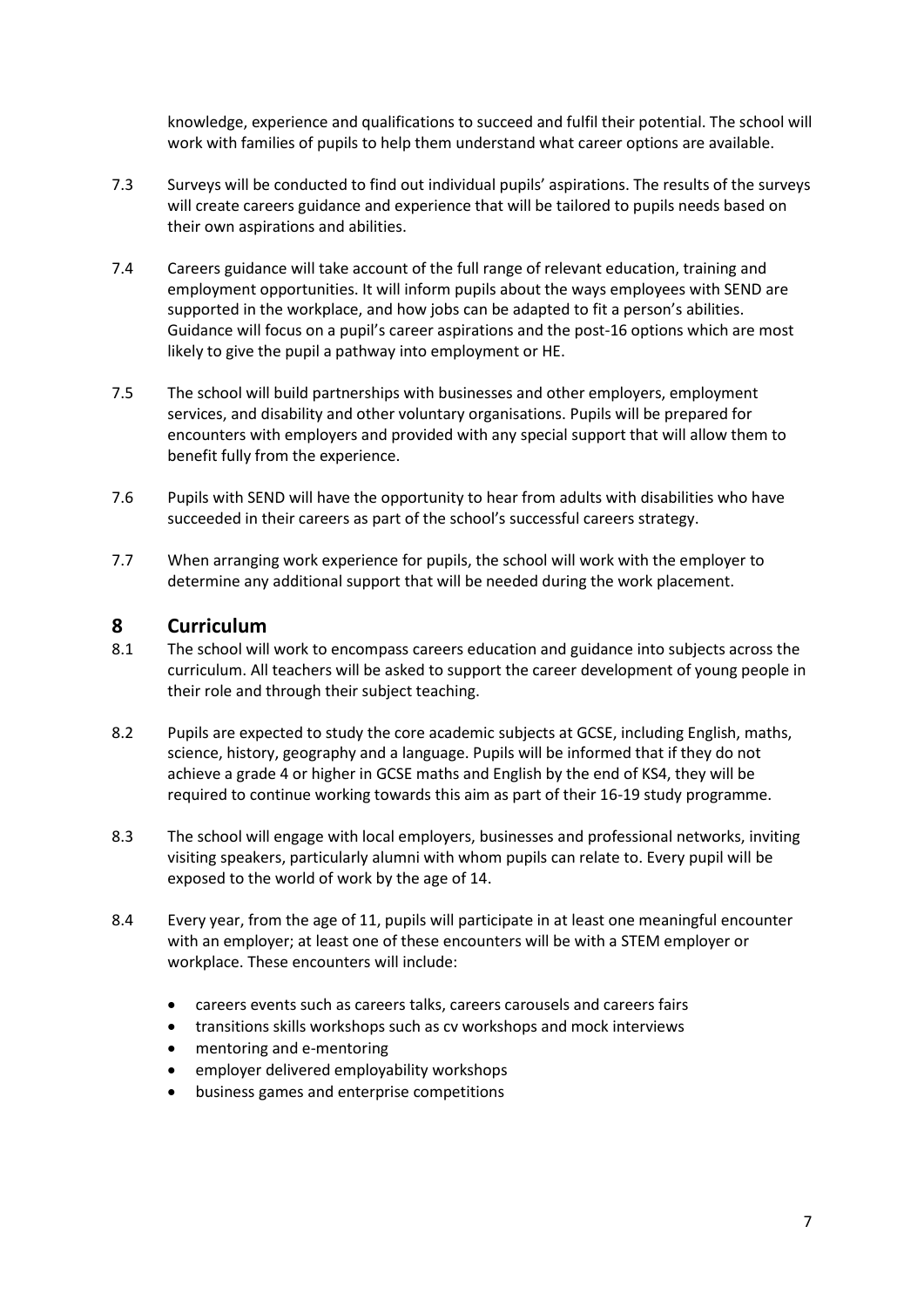### <span id="page-8-0"></span>**9 Work experience**

- 9.1 The school will ensure that all pupils have had at least one experience of a work place by the age of 16, and one further such experience by the age of 18.
- 9.2 16-19 study programmes will require high-quality and meaningful work experience. A flexible approach will be adopted for younger pupils, including the following:
	- workplace visits
	- work experience (1-2 weeks)
	- $\bullet$  job shadowing
	- career-related volunteering and social action

#### <span id="page-8-1"></span>**10 Further education (FE)**

- 10.1 Pupils are required to remain in education or training until their 18th birthday.
- 10.2 The school will provide pupils with a range of information and opportunities to learn about education, training and career paths throughout their school life, to prevent last minute decision-making.
- 10.3 Pupils will be encouraged to use information tools, such as websites and apps, which display information about opportunities. Education and training providers will have access to all pupils in Years 8 to 11 for the purpose of informing them about approved technical education qualifications and apprenticeships.
- 10.4 The school will ensure that there are opportunities for providers to visit the school and speak to pupils in Years 8 to 11, by maintaining connections with providers of FE and apprenticeships, and arranging regular visits, presentations and workshops. A range of opportunities for visits from providers offering other options, such as FE will also be provided.
- 10.5 A policy statement will be published on the school website and will include:
	- any procedural requirements in relation to requests for access
	- grounds for granting and refusing requests for access
	- details of premises or facilities to be provided to a person who is given access

#### <span id="page-8-2"></span>**11 Personal guidance**

- 11.1 All pupils will be provided with opportunities for personal guidance interviews with a qualified careers adviser. Such interviews will take place by the time the pupil reaches age 16, with the opportunity for a further interview by the age of 18.
- 11.2 Careers advisers will meet the professional standards outlined by the [Career Development](http://www.thecdi.net/Professional-Register-)  [Institute.](http://www.thecdi.net/Professional-Register-) The school will integrate personal guidance interviews within the pastoral system so that they can be followed up by the form tutors or equivalent.
- 11.3 Careers advisers working with pupils with SEND will use the outcome and aspirations in the EHC plan to focus discussions. Careers advisers working with LAC or care leavers will use their personal education plan to focus discussions. These pupils will have a named adviser who will build a relationship with them to better understand their individual needs.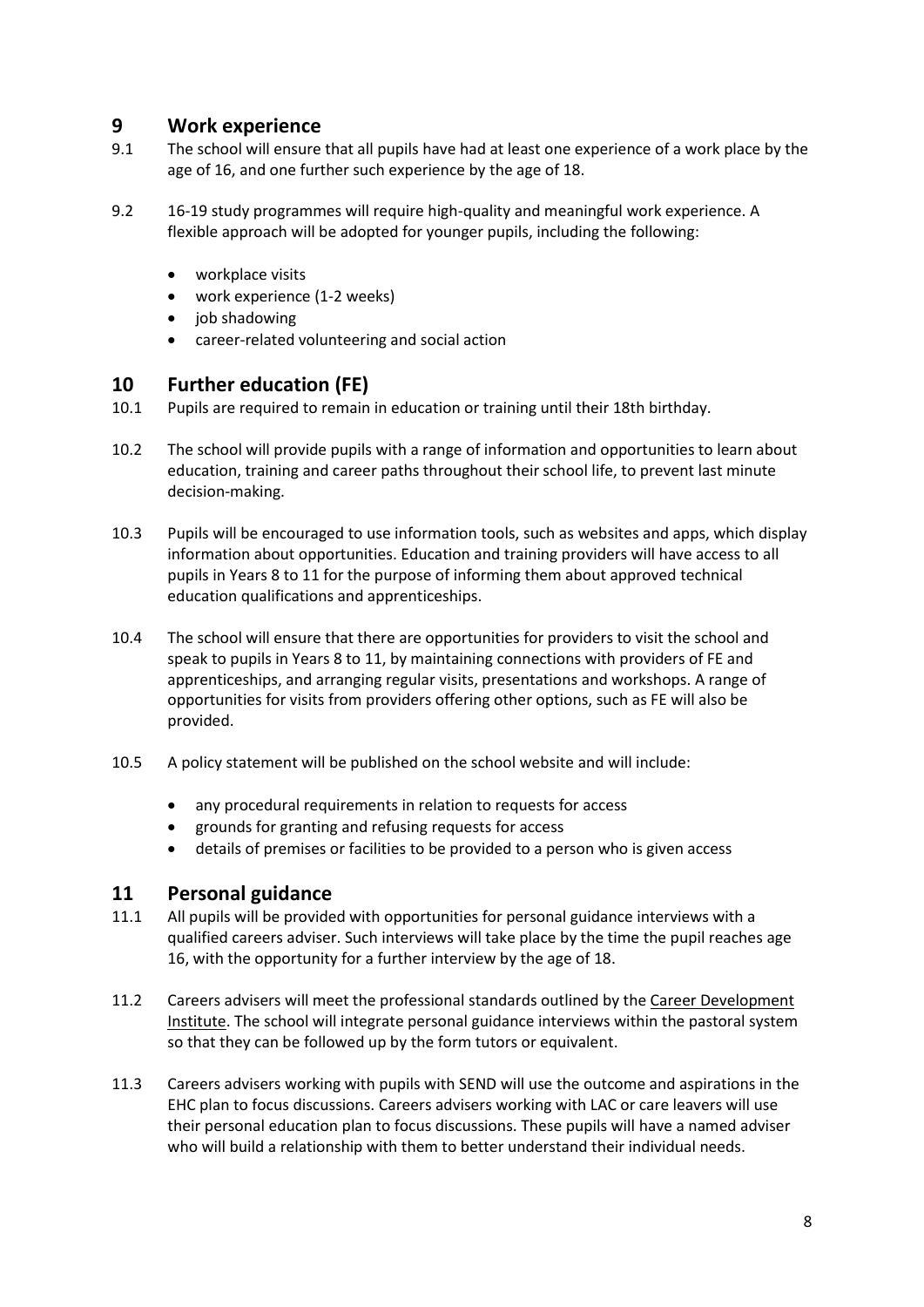# <span id="page-9-0"></span>**12 Information sharing**

- 12.1 The school will provide the relevant information about all pupils to the LA support services including:
	- basic information, such as the pupil's name or address
	- other information that the LA requires to support the pupil to participate in education or training to track their progress
- 12.2 The school's privacy notice will offer pupils and their parents the opportunity to ask for personal information not to be shared.
- 12.3 LAs will be notified, as early as is possible, whenever a 16- or 17-year-old pupil leaves an education or training programme before completion. The school will agree on local arrangements for ensuring these duties are met.

#### <span id="page-9-1"></span>**13 Monitoring and review**

- 13.1 The governing board, in conjunction with the headteacher and careers leader, will review this policy on a two-year basis, taking into account the success of supporting pupils in accessing post-16 education and training. The headteacher will make any necessary changes to this policy, and will communicate these to all members of staff.
- 13.2 The next review date for this policy is December 2023.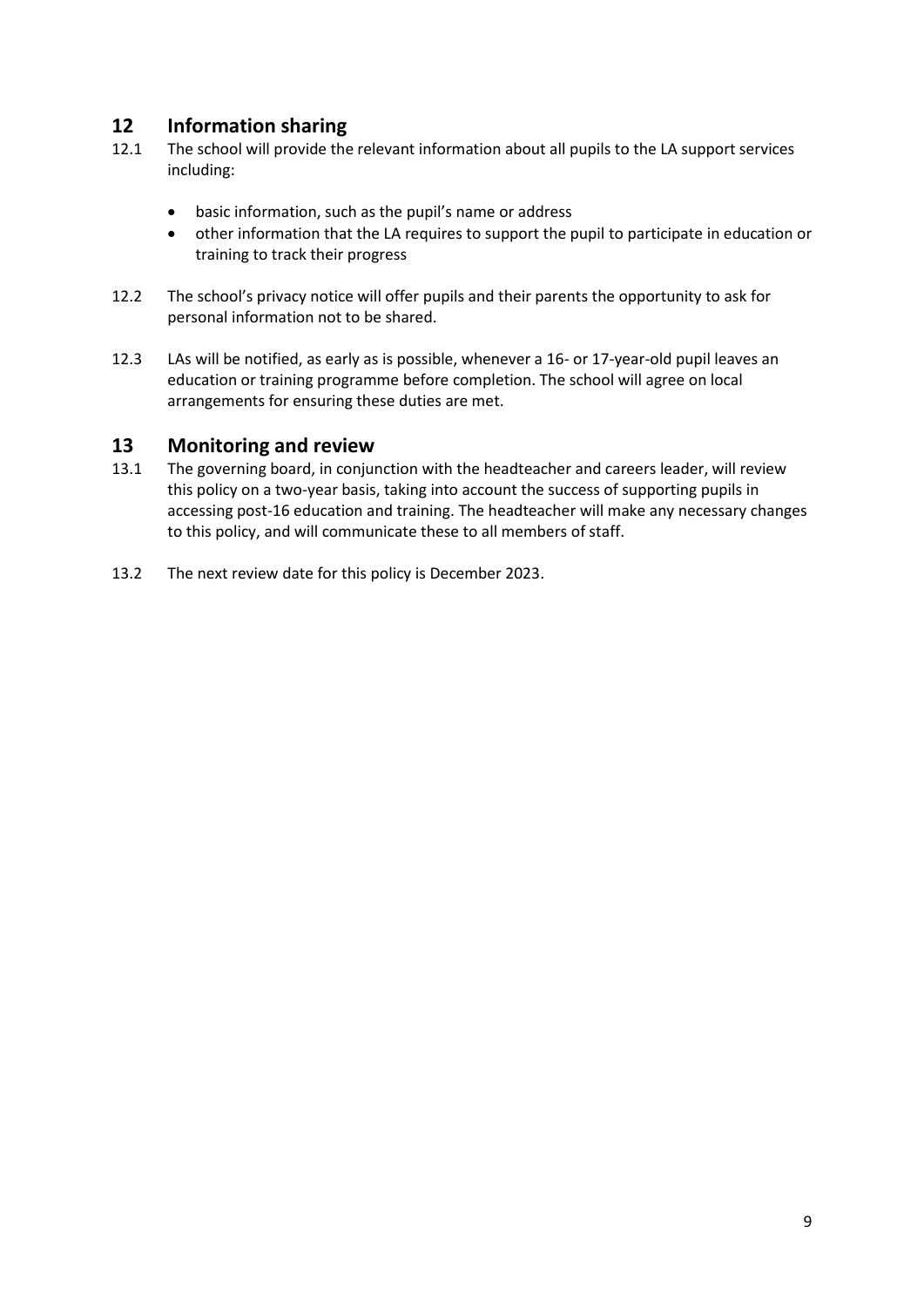# <span id="page-10-0"></span>**Appendix a: Provider Access Policy Statement**

Under Section 42B of the Education Act 1997, we have a duty to provide pupils in Years 8-13 with access to providers of post-14, post-16 and post-18 education and training. This policy statement sets out how we manage access requests from these providers.

# **What are pupils entitled to?**

Pupils must be allowed to:

- learn more about technical education qualifications and apprenticeship opportunities, as part of a careers programme which informs pupils of the full range of education and training options available to them at each transition point.
- hear from a range of local providers about the opportunities on offer, e.g. technical education and apprenticeships – this can be achieved through options evenings, assemblies, group discussions, and taster events.
- understand how to apply to the full range of academic and technical courses available to them.

#### **Who handles our access requests?**

Any provider wishing to request access should contact our careers leader, Peter Stafford, on 0121 561 6881 or via email on pete.stafford@st-michaels.sandwell.sch.uk.

#### **What opportunities are provided to allow access to pupils?**

Via our school careers programme, we offer providers numerous opportunities throughout the school year to speak to pupils and/or their parents. Our annual schedule of events is as follows:

|                   | <b>Autumn</b>                                                                | <b>Spring</b>                                                                                          | <b>Summer</b>                                                                     |
|-------------------|------------------------------------------------------------------------------|--------------------------------------------------------------------------------------------------------|-----------------------------------------------------------------------------------|
| Year <sub>8</sub> | <b>STEM Careers Research</b>                                                 | <b>PSHE</b> activities                                                                                 | <b>PSHE</b> activities                                                            |
| Year 9            | Group sessions on career<br>routes<br>Career websites                        | Options events                                                                                         | Assemblies<br>Colleges<br>Apprenticeships<br><b>Business talks</b>                |
| Year 10           | <b>PSHE</b> sessions<br>Work experience<br>preparation<br>University visits  | Group sessions on career<br>routes<br><b>PSHE</b> sessions<br>World of work sessions<br><b>Tasters</b> | Careers software<br>Work experience<br><b>FE Talks</b><br>Local Business speakers |
| Year 11           | 1:1 Advice and Guidance<br>sessions<br>College talks<br>Apprenticeship talks | Careers Fair<br>NCS assembly<br>World of work sessions<br><b>Business speakers</b>                     |                                                                                   |

# **Who should providers contact to discuss events and options?**

Providers can speak to our careers leader to discuss possible attendance at relevant events. Our Child Protection and Safeguarding Policy and School Visitor Policy set out the school's approach to allowing providers into school to speak to our pupils.